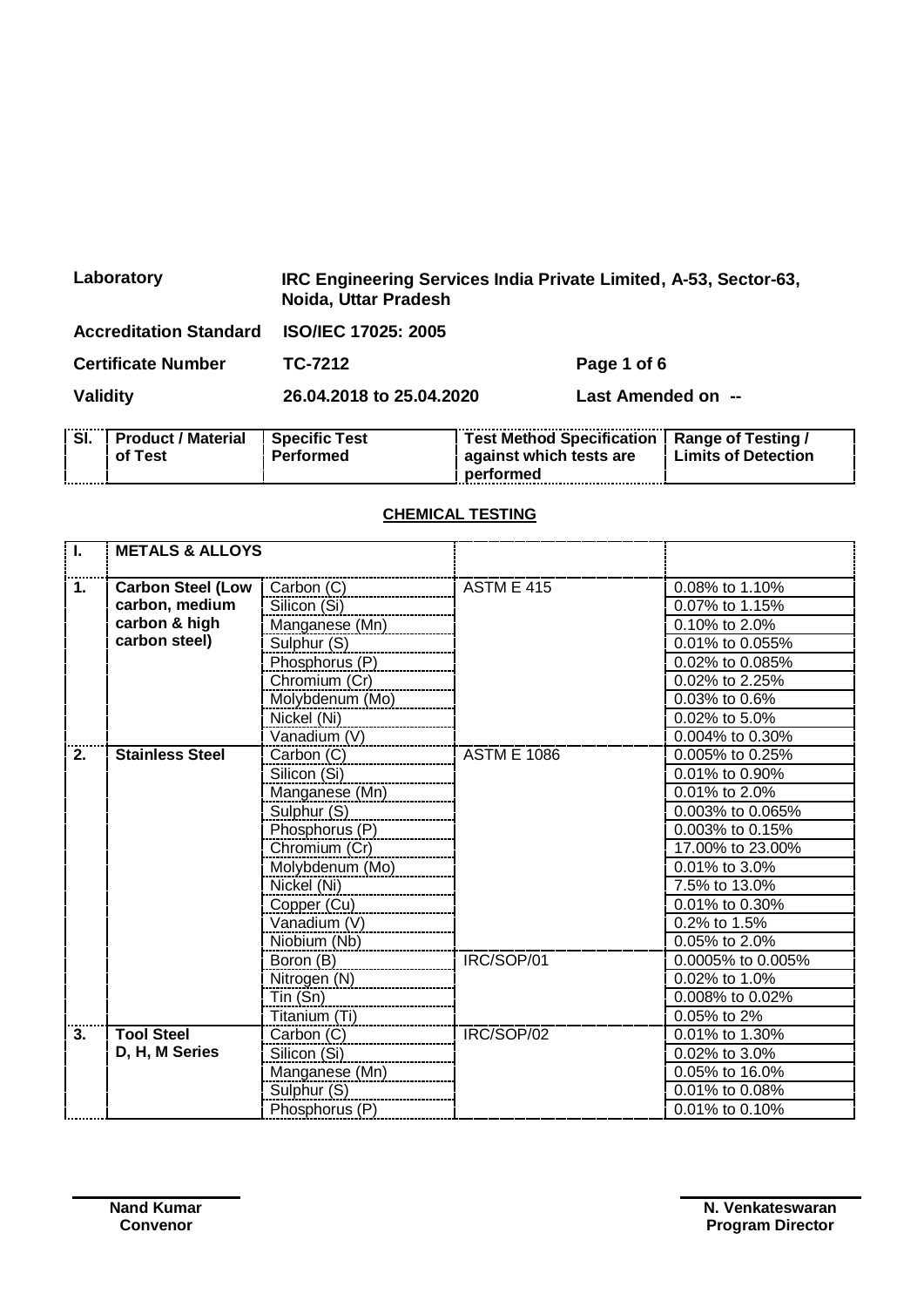| Laboratory | IRC Engineering Services India Private Limited, A-53, Sector-63,<br>Noida, Uttar Pradesh |
|------------|------------------------------------------------------------------------------------------|
|            |                                                                                          |

| <b>Accreditation Standard</b> | <b>ISO/IEC 17025: 2005</b> |                    |
|-------------------------------|----------------------------|--------------------|
| <b>Certificate Number</b>     | TC-7212                    | Page 2 of 6        |
| <b>Validity</b>               | 26.04.2018 to 25.04.2020   | Last Amended on -- |

| SI. | <b>Product / Material</b><br>of Test | <b>Specific Test</b><br><b>Performed</b> | <b>Test Method Specification</b><br>against which tests are<br>performed | <b>Range of Testing /</b><br><b>Limits of Detection</b> |
|-----|--------------------------------------|------------------------------------------|--------------------------------------------------------------------------|---------------------------------------------------------|
|     |                                      | Chromium (Cr)                            |                                                                          | 0.05% to 26.0%                                          |
|     |                                      | Molybdenum (Mo)                          |                                                                          | 0.05% to 6.5%                                           |
|     |                                      | Nickel (Ni)                              |                                                                          | 0.05% to 35.0%                                          |
|     |                                      | Copper (Cu)                              |                                                                          | 0.05% to 2.5%                                           |
|     |                                      | Vanadium (V)                             |                                                                          | $0.2\%$ to 1.5%                                         |
|     |                                      | Niobium (Nb)                             |                                                                          | 0.05% to 2.0%                                           |
| 4.  | <b>Copper and its</b>                | $T$ in $(Sn)$                            | <b>BS EN15079</b>                                                        | $\overline{0.1\%}$ to 20.0%                             |
|     | alloys                               | Zinc(Zn)                                 |                                                                          | 10% to 50%                                              |
|     |                                      | Lead (Pb)                                |                                                                          | 0.1% to 15%                                             |
|     |                                      | $\overline{\text{Iron}}$ (Fe)            |                                                                          | 0.1% to 5.00%                                           |
|     |                                      | Nickel (Ni)                              |                                                                          | 0.1% to 10%                                             |
|     |                                      | Aluminium (Al)                           |                                                                          | 0.1% to 15.05%                                          |
|     |                                      | Silicon (Si)                             |                                                                          | 0.1% to 1.0%                                            |
|     |                                      | Manganese (Mn)                           |                                                                          | $0.1\%$ to 1.5%                                         |
|     |                                      | Phosphorous(P)                           |                                                                          | 0.01% to 0.20%                                          |
| 5.  | <b>Aluminium &amp; its</b>           | Magnesium (Mg)                           | <b>ASTM E 1251</b>                                                       | 0.2% to 1.70%                                           |
|     | <b>Alloys</b>                        | Silicon (Si)                             |                                                                          | $0.2\%$ to 0.20%                                        |
|     |                                      | Iron (Fe)                                |                                                                          | 0.2% to 1.0%                                            |
|     |                                      | Nickel (Ni)                              |                                                                          | 0.2% to 1.0%                                            |
|     |                                      | Manganese (Mn)                           |                                                                          | 0.1% to 1.20%                                           |
|     |                                      | Zinc(Zn)                                 |                                                                          | 0.2% to 1.8%                                            |
|     |                                      | Lead (Pb)                                |                                                                          | 0.02% to 0.5%                                           |
|     |                                      | $T$ in $(Sn)$                            |                                                                          | $0.05\%$ to 0.35%                                       |
|     |                                      | Chromium (Cr)                            |                                                                          | 0.05% to 0.20%                                          |
|     |                                      | Copper (Cu)                              |                                                                          | 0.05% to 2.0%                                           |
| 6.  | <b>Zinc &amp; its Alloys</b>         | Manganese (Mn)                           | IS 2599                                                                  | 0.01% to 0.10%                                          |
|     |                                      | Copper (Cu)                              |                                                                          | 0.01% to 2.50%                                          |
|     |                                      | Tin (Sn)                                 |                                                                          | 0.01% to 0.25%                                          |
|     |                                      | Aluminium (Al)                           |                                                                          | 0.10% to 15.00%                                         |
|     |                                      | Cadmium (Cd)                             |                                                                          | 0.01% to 0.20%                                          |
|     |                                      | Lead (Pb)                                |                                                                          | 0.01% to 2.00%                                          |
|     |                                      | Magnesium (Mg)                           |                                                                          | 0.08% to 0.15%                                          |
|     |                                      | Iron (Fe)                                |                                                                          | 0.08% to 0.30%                                          |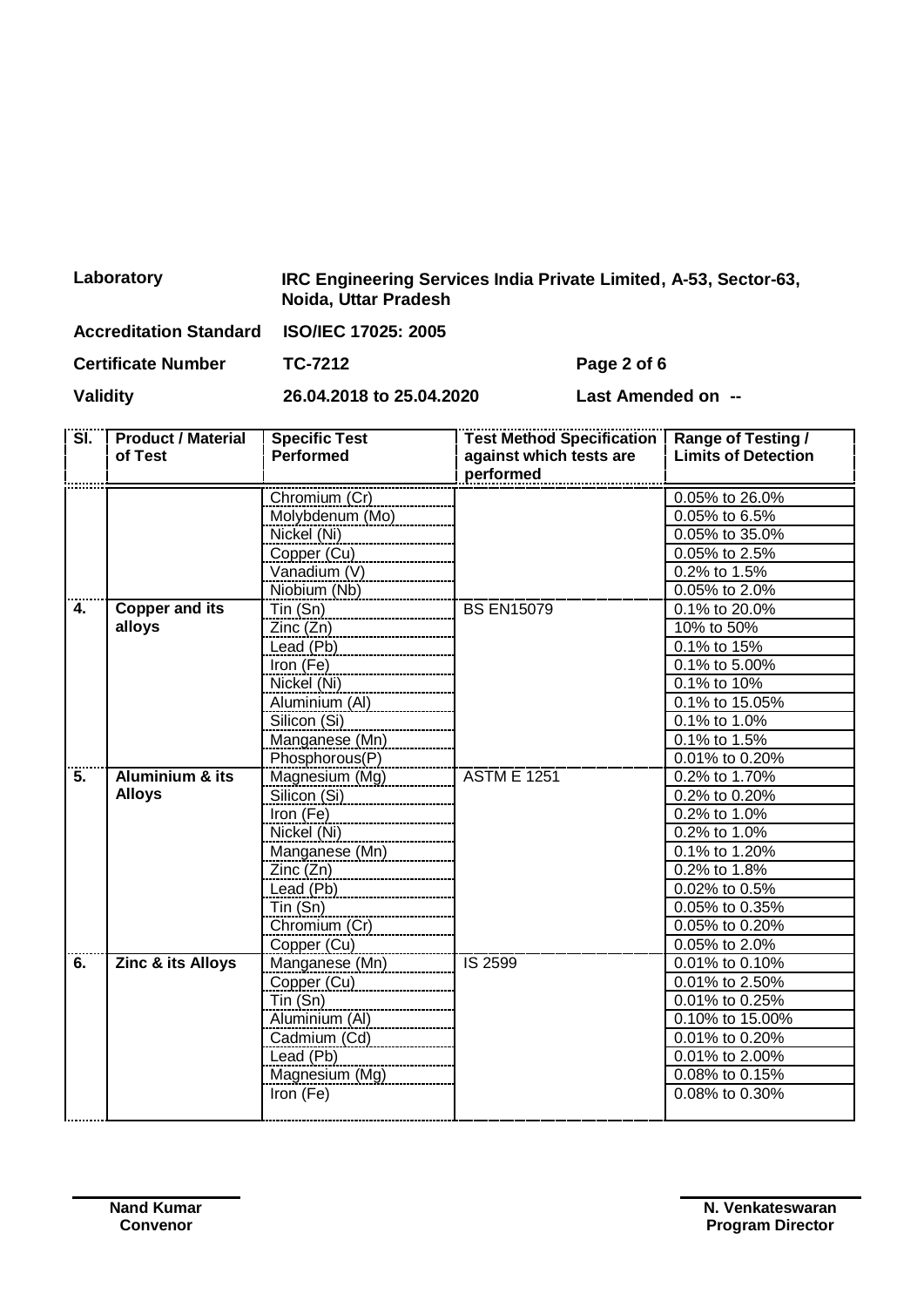|                                                                               | Laboratory                           | IRC Engineering Services India Private Limited, A-53, Sector-63,<br>Noida, Uttar Pradesh |                            |                                                             |                                                         |  |
|-------------------------------------------------------------------------------|--------------------------------------|------------------------------------------------------------------------------------------|----------------------------|-------------------------------------------------------------|---------------------------------------------------------|--|
| <b>Accreditation Standard</b><br><b>Certificate Number</b><br><b>Validity</b> |                                      |                                                                                          | <b>ISO/IEC 17025: 2005</b> |                                                             |                                                         |  |
|                                                                               |                                      | TC-7212                                                                                  | Page 3 of 6                |                                                             |                                                         |  |
|                                                                               |                                      | 26.04.2018 to 25.04.2020<br>Last Amended on --                                           |                            |                                                             |                                                         |  |
| SI.                                                                           | <b>Product / Material</b><br>of Test | <b>Specific Test</b><br><b>Performed</b>                                                 | performed                  | <b>Test Method Specification</b><br>against which tests are | <b>Range of Testing /</b><br><b>Limits of Detection</b> |  |
| 7.<br><b>Nickel &amp; its Alloys</b>                                          | Carbon (C)<br>Silicon (Si)           | <b>ASME 2594</b>                                                                         |                            | 0.05% to 0.20%<br>0.1% to 1.50%                             |                                                         |  |
|                                                                               |                                      | Copper (Cu)                                                                              |                            |                                                             | 0.01% to 3.0%                                           |  |

Copper (Cu) 0.01% to 3.0%<br>Tron (Fe) 0.01% to 20.09

Manganese (Mn)  $\qquad \qquad$  0.01% to 3.0% Chromium (Cr) 0.01% to 26.0% Titanium (Ti) 0.01% to 5.0% Aluminium (Al) 0.01% to 1.0% Cobalt (Co) <br>Molybdenum (Mo) 0.0.1% to 5.0%<br>0.0.1% to 10.0% Molybdenum (Mo)  $\vert$  0.0.1% to 10.0% Niobium (Nb)  $\vert$  0.01% to 6.0%

0.01% to 20.0%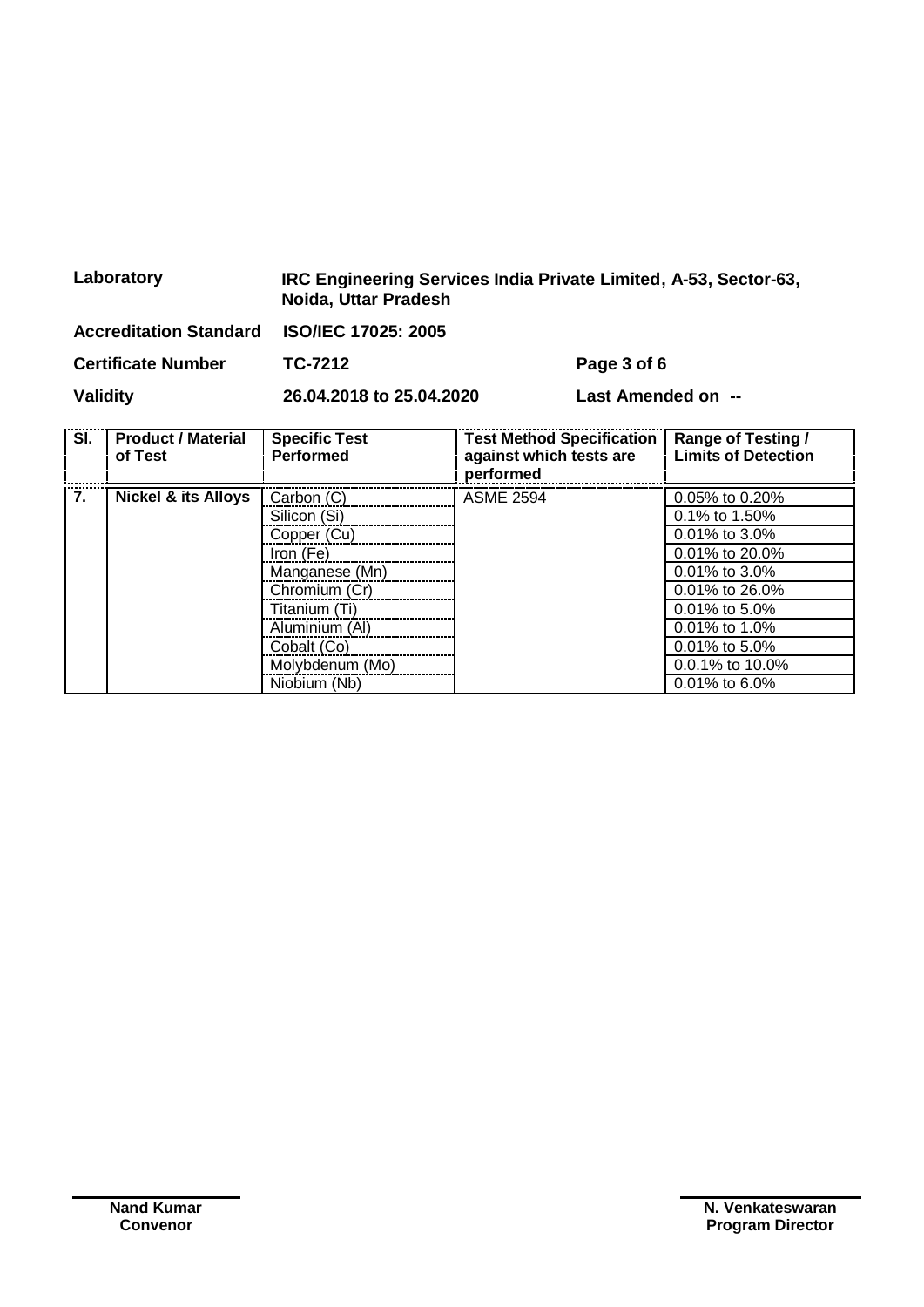| Laboratory                    | IRC Engineering Services India Private Limited, A-53, Sector-63,<br>Noida, Uttar Pradesh |             |  |
|-------------------------------|------------------------------------------------------------------------------------------|-------------|--|
| <b>Accreditation Standard</b> | <b>ISO/IEC 17025: 2005</b>                                                               |             |  |
| <b>Certificate Number</b>     | TC-7212                                                                                  | Page 4 of 6 |  |
| Validity                      | 26.04.2018 to 25.04.2020<br>Last Amended on --                                           |             |  |

|             | <b>Product / Material</b><br>of Test | <b>Specific Test</b><br>Performed | Test Method Specification   Range of Testing /<br>against which tests are | <b>Limits of Detection</b> |
|-------------|--------------------------------------|-----------------------------------|---------------------------------------------------------------------------|----------------------------|
| ----------- |                                      |                                   | performed                                                                 |                            |

## **MECHANICALTESTING**

| T. | <b>MECHANICAL PROPERTIES OF METALS</b>                                                                                              |                                                                                                                                 |                           |                                                                                                                                                                                                                                                                                             |
|----|-------------------------------------------------------------------------------------------------------------------------------------|---------------------------------------------------------------------------------------------------------------------------------|---------------------------|---------------------------------------------------------------------------------------------------------------------------------------------------------------------------------------------------------------------------------------------------------------------------------------------|
| 1. | Steel Plates,<br><b>Sheets, Rods Tor</b><br>Steel, TMT Bars,<br><b>Cast Iron, Steel</b><br><b>Castings &amp;</b><br><b>Forgings</b> | <b>Tensile at Room</b><br><b>Temperature</b><br>-Yield Stress Tensile<br>-Ultimate Stress<br>-Elongation<br>- Reduction in Area | ASTM E8<br><b>IS 1608</b> | 12 kN to 60kN<br>24 kN to 120kN<br>60 to 300<br>120 to 600<br>50 MPa to 1500 MPa<br>5 % to 80%<br>5% to 90 %                                                                                                                                                                                |
|    |                                                                                                                                     | <b>Tensile</b><br>- Yield Stress<br>- Ultimate Stress<br>- Elongation<br>- Reduction in Area                                    | <b>ASTM E21</b>           | Upto 800 °C<br>20 kN to 100 kN<br>50kN to 250 kN<br>100 kN to 500 kN<br>200 kN to 1000 kN<br>50 MPa to 800 MPa<br>5 % to 80%<br>5% to 90 %                                                                                                                                                  |
| 2. | Steel Plate, Sheet,<br>Rod, Tor Steel,<br><b>Steel Castings &amp;</b><br><b>Forgings</b>                                            | <b>Bend</b>                                                                                                                     | IS 1599<br>ASTM E290      | 5 mm to 45 mm<br>(Mandrel Diameter:<br>4 mm, 5 mm, 6 mm,<br>8 mm, 10 mm, 12 mm,<br>14 mm, 16 mm, 18 mm,<br>20 mm, 22 mm, 24 mm,<br>26 mm, 28 mm, 30 mm,<br>32 mm, 34 mm, 36 mm,<br>38 mm, 40 mm, 44 mm,<br>48 mm, 52 mm, 60 mm,<br>70 mm, 80 mm, 84 mm,<br>90 mm, 112 mm,<br>140 mm 210 mm) |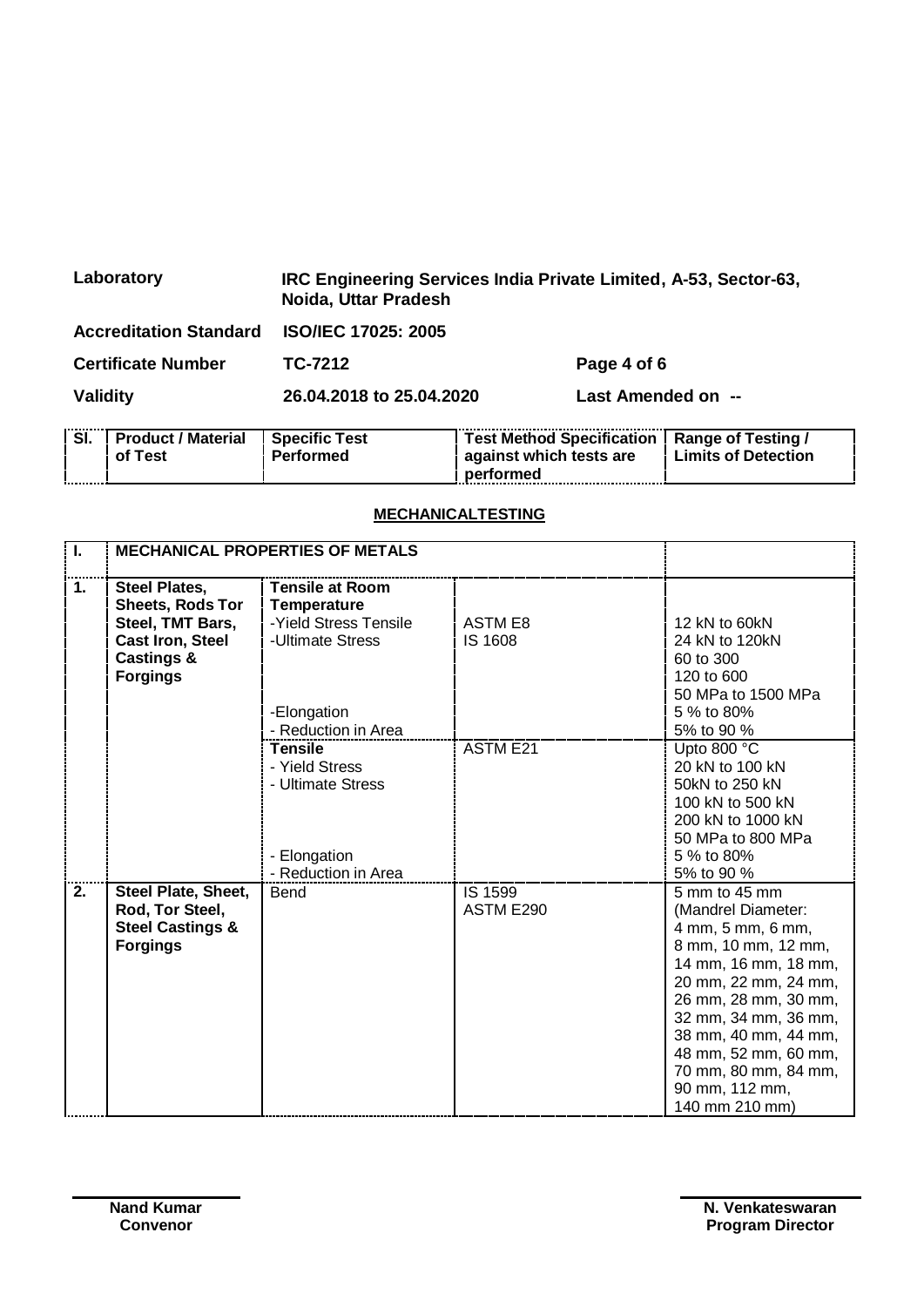| Laboratory                                 | IRC Engineering Services India Private Limited, A-53, Sector-63,<br>Noida, Uttar Pradesh |                    |  |
|--------------------------------------------|------------------------------------------------------------------------------------------|--------------------|--|
| Accreditation Standard ISO/IEC 17025: 2005 |                                                                                          |                    |  |
| <b>Certificate Number</b>                  | TC-7212                                                                                  | Page 5 of 6        |  |
| <b>Validity</b>                            | 26.04.2018 to 25.04.2020                                                                 | Last Amended on -- |  |

| $\overline{\mathsf{SI}}$ . | <b>Product / Material</b><br>of Test                                                                                                 | <b>Specific Test</b><br><b>Performed</b>                                                  | <b>Test Method Specification</b><br>against which tests are<br>performed                                            | <b>Range of Testing /</b><br><b>Limits of Detection</b>                                                                                                                                                          |
|----------------------------|--------------------------------------------------------------------------------------------------------------------------------------|-------------------------------------------------------------------------------------------|---------------------------------------------------------------------------------------------------------------------|------------------------------------------------------------------------------------------------------------------------------------------------------------------------------------------------------------------|
| $\overline{\mathbf{3}}$ .  | <b>Tor Steel/TMT Bar</b>                                                                                                             | Re Bend                                                                                   | IS 1786                                                                                                             | Qualitative<br>(Mandrel diameter:<br>20 mm, 30 mm, 40 mm,<br>84 mm, 112 mm, 140<br>mm 210 mm)                                                                                                                    |
| 4.                         | Steel Plate, Sheet,<br>Rod, Tor Steel,                                                                                               | <b>Brinell Hardness</b>                                                                   | IS 1500<br>ASTM E10                                                                                                 | 135 HBW to 450 HBW                                                                                                                                                                                               |
|                            | <b>Steel Castings &amp;</b><br><b>Forgings</b>                                                                                       | <b>Rockwell Hardness</b>                                                                  | IS 1586 (Part 1)<br><b>ASTM E18</b><br>IS 1586 (Part 1)<br><b>ASTM E18</b><br>IS 1501<br><b>ASTM E92</b><br>IS 1501 | 20 HRC to 64 HRC<br>50 HRBW to 95 HRBW                                                                                                                                                                           |
|                            |                                                                                                                                      | <b>Vickers Hardness</b>                                                                   | ASTM E 92                                                                                                           | 130 HV5 to 160 HV5<br>225 HV10 to 600HV10<br>200 HV30 to 750HV30                                                                                                                                                 |
| 5.                         | <b>Welded Plates &amp;</b><br><b>Pipes</b>                                                                                           | <b>Transverse Tensile</b>                                                                 | IS 1608<br><b>ASTM E8</b>                                                                                           | 20 kN to 1000kN                                                                                                                                                                                                  |
|                            |                                                                                                                                      | <b>Guided Bend</b><br>Test(Transverse Root &<br>Face Bend)<br><b>Transverse Side Bend</b> | IS 1599<br>ASTM E190                                                                                                | Qualitative<br>(Mandrel diameter:<br>4 mm, 6 mm, 8 mm,<br>10 mm, 12 mm, 14 mm,<br>16 mm, 18 mm, 20 mm,<br>22 mm, 24 mm, 26 mm,<br>28 mm, 30 mm, 32 mm,<br>34 mm, 36 mm, 38 mm,<br>40 mm, 44 mm, 52 mm,<br>90 mm) |
| 6.                         | <b>Rolled Bar, Plates,</b><br>Sheet, Pipes,<br><b>Forgings, Steel</b><br>Castings, Welded/<br><b>Fabricated</b><br><b>Components</b> | Charpy Impact                                                                             | <b>IS 1757</b><br><b>ASTM E23</b>                                                                                   | 2 J to 300 J<br>Ambient temperature to<br>$(-)196^{\circ}C$                                                                                                                                                      |